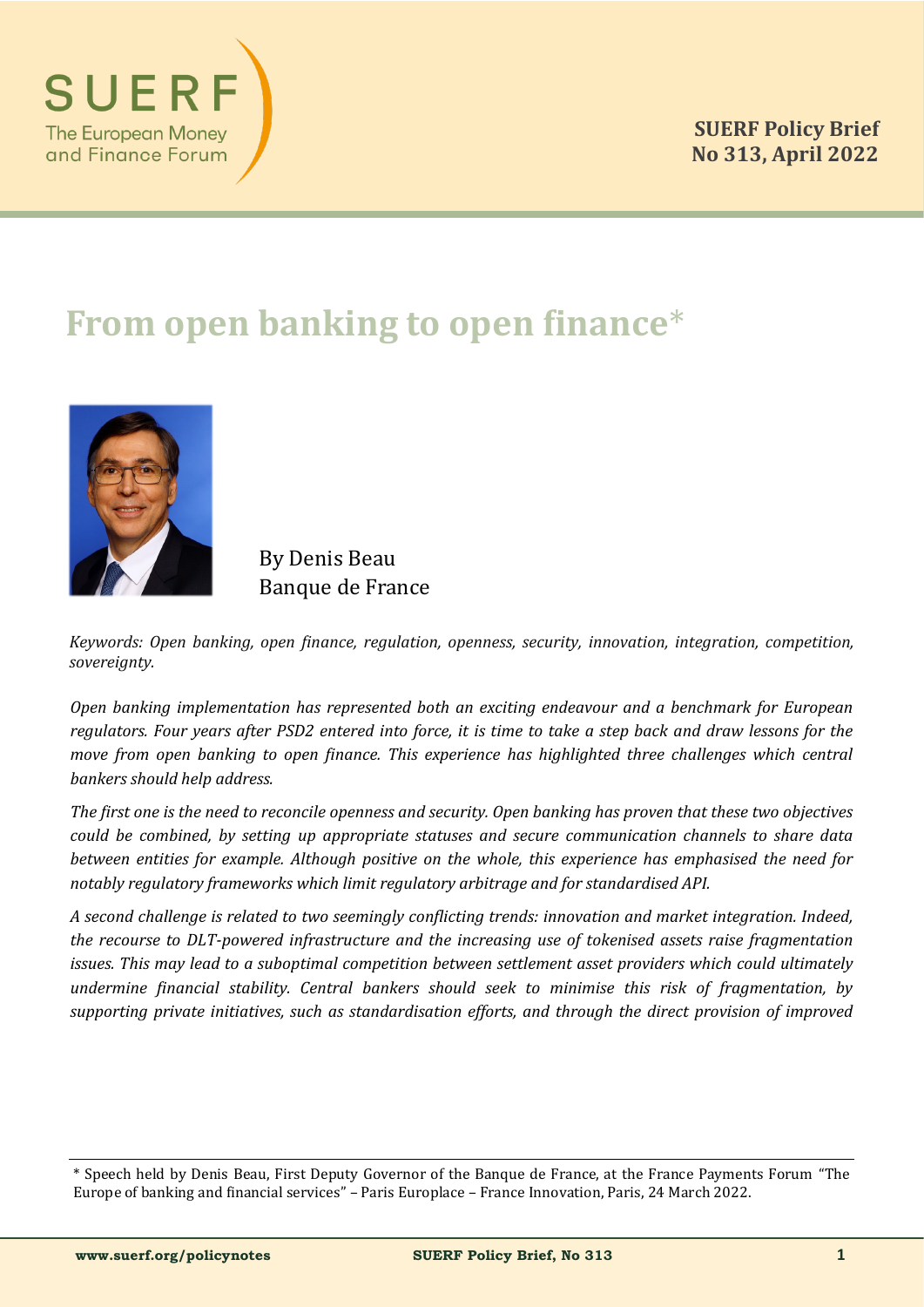*settlement related services to the economy. Hence the active research and experiments Banque de France are conducting in the area of wholesale CBDC.*

*Lastly, public authorities must accommodate free competition fundamentals with the public call for sovereignty. There is a risk that open finance could turn out to favour the emergence of a concentrated platform economy controlled by BigTechs, most of which elude European law enforcement. Such a situation would raise issues in terms of data protection, industrial competitiveness and resilience of the financial system. Issuing a retail digital euro could be a policy tool that helps address these issues, but its business model is complex to define. And the use of other policy tools will be in any case needed, including financial regulation and support to industry projects which could contribute to consolidate European integration, such as EPI.*

Technological innovations, changes in demand, the arrival of new players: the changes underway in the financial sector are providing a strong impetus to relax the conditions of access to the market, in order to foster competition and thus encourage the development of new, more efficient and less costly services.

In Europe, in the field of payments, this relaxation has already occurred. The EMD, the PSD1 and finally the PSD2 directives have all resulted in the emergence of more agile players, particularly in terms of data exploitation.

The pressure to open up data now extends to insurance and savings: after open banking, we now speak of open finance. This pressure calls for further adapting the regulatory framework. But what should our guiding principles be?

In the payments sector, the main objective of the directives I mentioned was to reconcile **openness and security**. While this challenge remains relevant for the transition from open banking to open finance, with digitalisation and the development of the platform economy, we have seen two other challenges emerge: reconciling **innovation and integration** on the one hand and **competition and sovereignty** on the other.

How do we at the Banque de France and the ACPR, given our role and experience as a supervisor, plan to address these new challenges? This is what I would like to briefly discuss with you today, after a quick recap of the regulatory framework for open banking and the lessons that can be drawn from it to guide the development of open finance.

### **Part I: Openness and security**

**A** – As regards the assessment of and lessons learned from the regulatory framework for open banking, I would like to start by recalling:

# *1 – The key principles that governed the sharing of payment data: on the one hand, the creation of appropriate statuses and, on the other, the strengthening of security requirements for access.*

The creation of the payment service or electronic money service **provider status** has fostered the emergence of an open banking ecosystem. The introduction of an **agent status** has also contributed to this process, by creating a gradual - proportionate - regulatory framework: it thus allows emerging players to test the suitability of their services with the market under the aegis of a licensed institution, before applying for a license themselves, if necessary.

*2 – These developments have led to the rapid growth of Fintechs, drawing on their competitive advantages*: speed, agility and responsiveness to customer needs. The increase in the number of licences and authorisations issued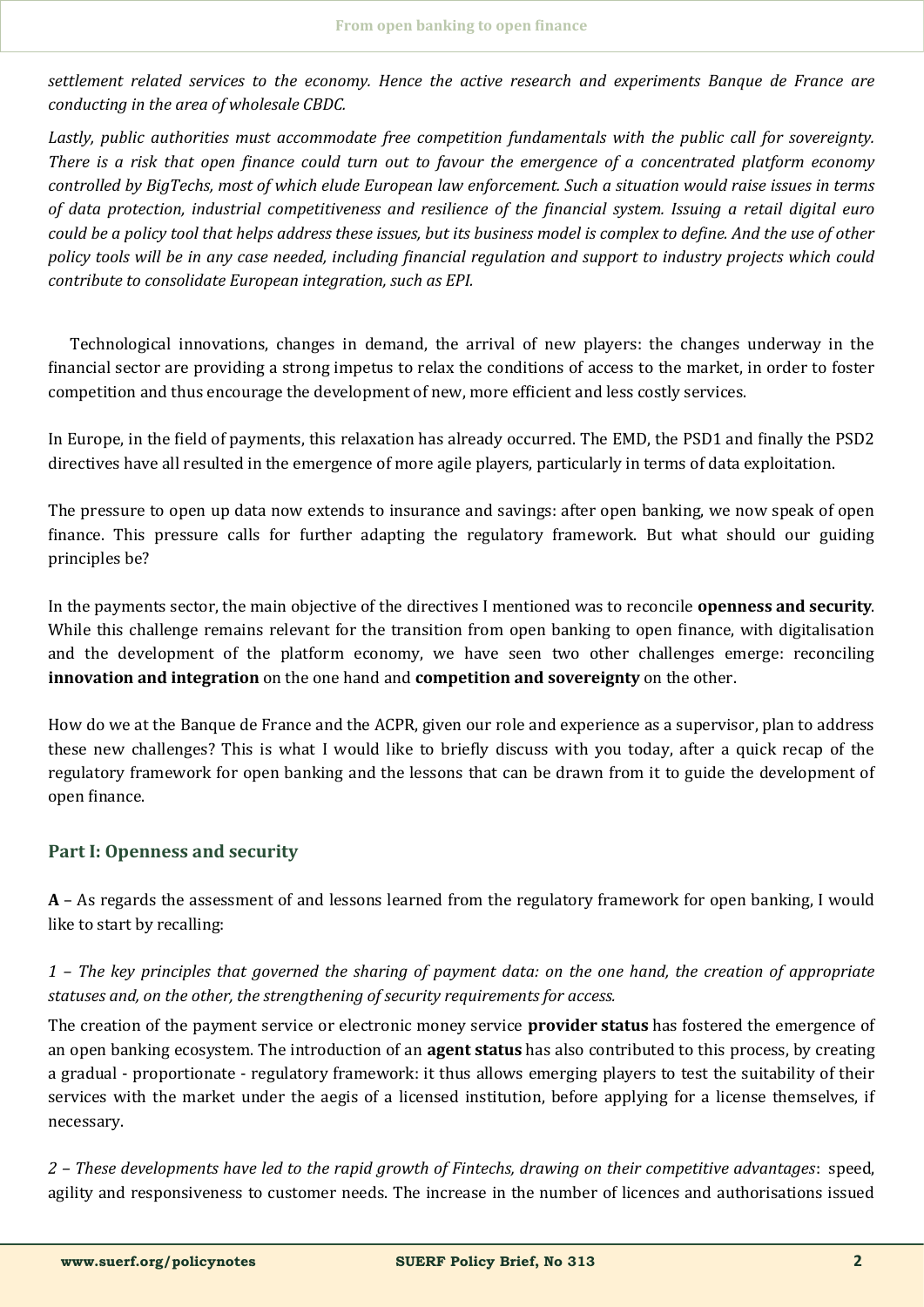by the ACPR illustrates this success: more than half of the 62 electronic money institutions and payment institutions currently in operation were licensed after 2018; the number of agents registered with the ACPR has risen by more than 40% in one year, with almost 3,300 decisions to register agents in 2021.

#### *3 – However, the framework established for open banking has its limitations.*

First, in **terms of the openness** of the market: the new service providers remain dependent on traditional institutions, in particular for the opening of a segregated account, which raises questions given the difficulties that many Fintechs encounter in practice in accessing accounts.

In **technical terms** too. While the use of APIs makes account access more secure, these interfaces must also ensure that new entrants are able to provide their services at a level of quality that is consistent with their business model, as I will discuss later.

**B** – As part of our supervisory duties, I can draw two lessons from these observations for the development of open finance regulations: one concerns the **statuses that are necessary for the opening of the market, and the other concerns the technical means to ensure proper security**.

*1 – While the creation of new statuses would appear to promote the emergence of new business models, we must nevertheless seek to limit* unnecessary sources of complexity and, more fundamentally, the risks of regulatory arbitrage. Here are two examples to illustrate my point.

The first concerns the **electronic money and payment service activities** and the associated risks, which are now very similar. And yet, there are still differences in their prudential and anti-money laundering frameworks. There are also differences between the competent authorities when it comes to assign innovative payment solutions to regulatory categories.

My second example concerns the draft **European MiCA regulation on crypto-asset markets**. This draft regulation distinguishes between two kinds of stablecoins: those intended as investment instruments and backed by baskets of assets, Asset-Referenced Tokens (ART), and tokens for payments, Electronic Money Tokens (EMT), whose requirements are similar to those for electronic money. This distinction requires vigilance in two respects: first, if they are not subject to the same rules, **ARTs should not be able to be used for payment purposes**; second, care should be taken to ensure that the regulatory requirements are clearly formulated in order to avoid **multiple layers of redundant regulation**.

# *2 – The second lesson concerns the technical means to be implemented to reconcile openness and security, and in particular the use of APIs.*

Should there be an extension of sharing to other financial data, the PSD2 directive calls for a more explicit definition of shareable data, a clearer allocation of responsibilities for authentication, and the promotion of the use of **standardised APIs**.

### **Part II: Innovation and integration**

**A** – Let me now turn to the new challenges posed by the development of open banking and its extension towards open finance. I will start with that of promoting innovation without undermining the integration of the European market.

*1 – In the area of payments, we face a number of challenges, not least that of exchanges between financial intermediaries.*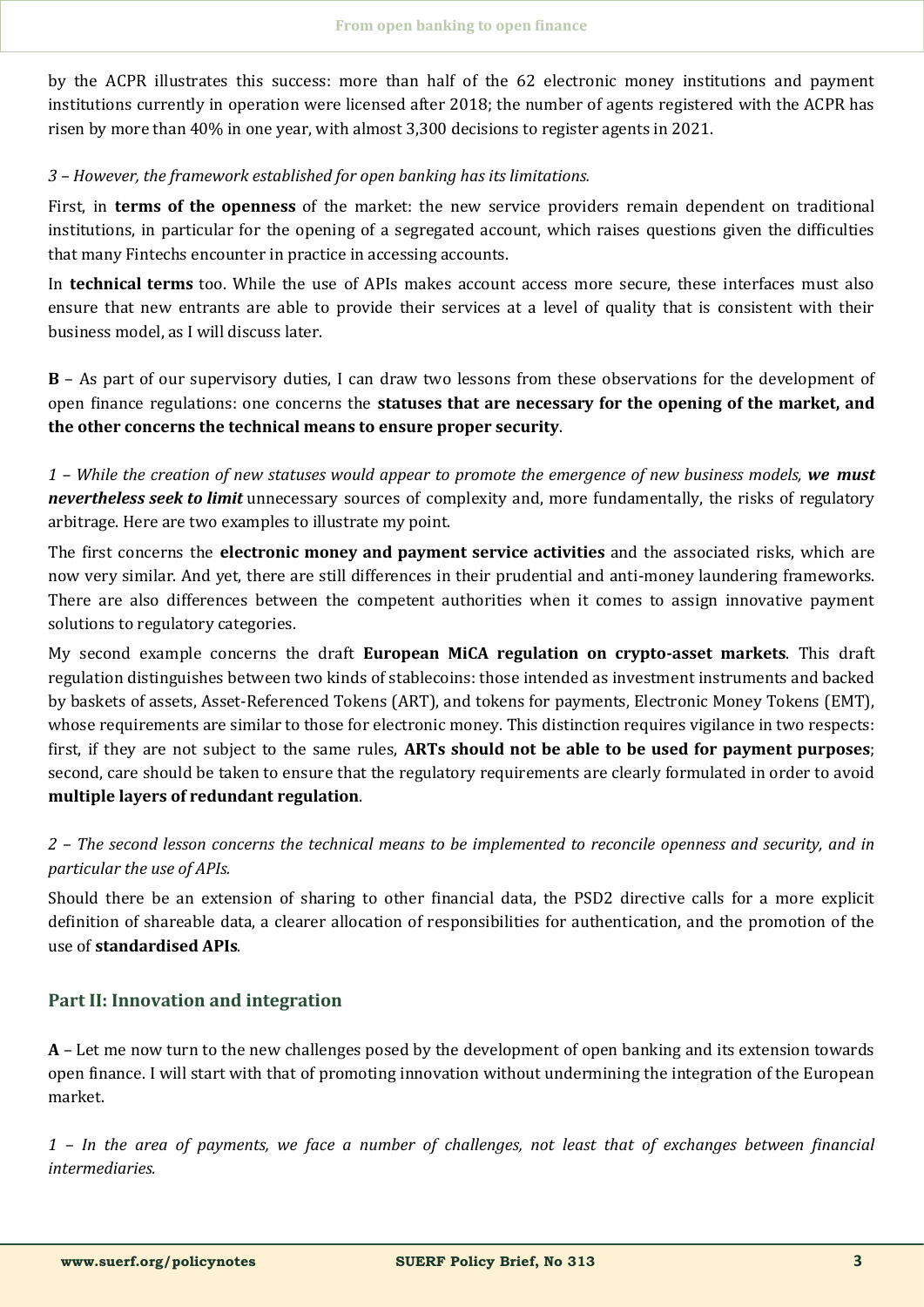The development of the tokenisation of financial assets could lead to a proliferation of new infrastructures that would no longer be interoperable with each other, leading to a risk of market and liquidity fragmentation.

# *2 – This trade-off between innovation and fragmentation risk is also reflected in the settlement asset itself used in payment chains.*

If we take the example of stablecoins, their use for the settlement of tokenised financial assets could undermine the stability and efficiency of settlement transactions for new assets by fragmenting the field of settlement assets.

**B** – To reduce this risk of fragmentation, we have two levers.

*1 – The first is cooperation between private players to support the efforts of the public authorities to establish a regulatory framework that is clear*, proportionate and flexible enough to take account of rapid changes in the market and innovation.

In this respect, there are certainly lessons to be learned from the framework developed for open banking. For example, the deployment of the APIs I mentioned earlier proved to be more complex than expected due to heterogeneous applications, late developments and the lack of an underlying business model.

In this light, two key principles could guide us. On the one hand, institutional players can act as a catalyst for private initiatives on standardisation. I am referring in particular to the mandate given to the European Payments Council (EPC) for the creation of a dedicated open finance scheme, the SEPA Payment Account Access Scheme (SPAA). On the other hand, the debate on open finance should also be an opportunity to push for an improvement in the quality of APIs - i.e. premium APIs - by openly addressing the issue of financial compensation for data providers.

## *2 – The second lever is in the hands of central banks, in the form of new services to financial intermediaries.*

This is the aim of the Banque de France's experimentation programme with new technologies. These experiments show, in particular, that a wholesale Central Bank Digital Currency (CBDC) would make it possible not only to maintain but also to promote central bank money as the safest and most liquid settlement asset, while adapting it to changes in demand and thus avoiding the fragmentation of settlement assets. With this improved security, wholesale settlement through distributed ledger could be optimised in terms of efficiency, cost and traceability, including for cross-border payments, by ensuring interoperability between several CBDCs in different jurisdictions.

# **Part III: Competition and sovereignty**

To conclude, I would like to say a few words about the growing challenges related to competition and sovereignty.

**A** – In this regard, open finance is a development that must be addressed with caution: while it promises to open up the financial market to new players, it could paradoxically increase its concentration, and compromise our strategic autonomy.

*1 – Indeed, with the platformisation of the digital economy, companies today aim to rapidly increase their market share in a specific segment and then extend the range of their services in order to build a captive customer base*.

Open finance could accelerate this trend, which can already be seen in the payments market, by allowing the exchange and cross-referencing of an ever-increasing volume of data. This may ultimately prove detrimental to competition. This challenge is particularly acute with the development of BigTechs in the financial services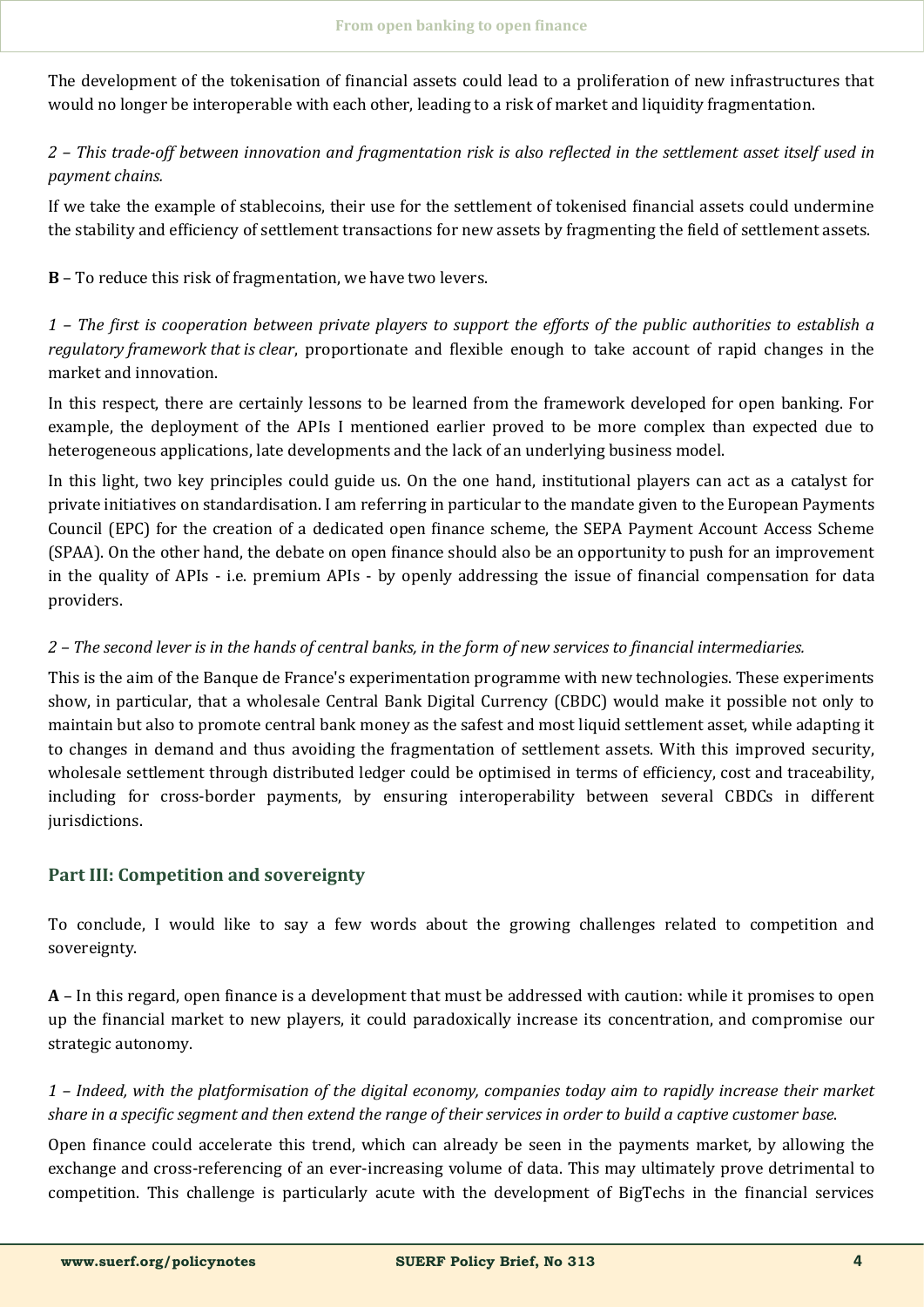markets, which already have significant market power in the areas of cloud computing, mobile payments or digital identification.

## *2 – Open finance also poses challenges in terms of sovereignty to which we must be attentive.*

They primarily occur at the individual level. The increasing volume of data in circulation and its cross-referencing is a considerable challenge for the protection of personal data. Cross-border data flows also complicate the enforcement of regulations and make it more difficult for authorities to act.

Secondly, at the industrial level. Mastering artificial intelligence technologies is now contingent on the quantity and quality of accessible data. It is therefore essential that access to data should not be monopolised by non-European players alone.

Lastly, at the State level, because the concentration of data infrastructures raises concerns about their resilience in the event of an attack. Given the geopolitical risks, these aspects should not be underestimated. The deployment of tokenised settlement assets across borders would also pose a risk to our monetary sovereignty, if it resulted in the use of stablecoins backed by foreign currencies or CBDCs.

**B** – To reconcile competition and sovereignty, a "retail" central bank digital currency is obviously a potentially important lever.

## *1* – *This was the main aim of the investigation phase launched by the Eurosystem in July last year.*

Issuing a retail CBDC, nevertheless, raises a number of operational challenges. In particular because financial intermediaries, including banks, play a key role in the security and financial stability of our monetary and financial system. Introducing a CBDC must therefore neither result in the conversion of a significant proportion of bank deposits into assets held in CBDCs - in normal times as well as in times of stress - nor compete with banks in their day-to-day relations with their customers.

These issues need to be addressed by design in the architecture and functionality of a digital euro, for example by introducing holding limits or by promoting an intermediated model. This is why it is essential that the financial intermediaries, along with the other stakeholders, be properly involved in the investigation phase that we are conducting: an expert advisory group has already been set up at European level, $1$  and this consultation will be extended to all stakeholders in the coming months, in particular via the European and French market bodies at our disposal.

# *2 – But other levers will be needed to reconcile competition and sovereignty.*

First and foremost, the regulatory lever. Against this backdrop, we welcome two European texts that are currently being finalised (i) the Digital Operational Resilience Act (DORA), which aims, among other things, to bring critical service providers under the supervision of financial regulators; (ii) and the Digital Market Act (DMA), which is intended to ensure that service providers have equal access to the hardware and software components of electronic devices.

These competition and sovereignty concerns should also be taken into account in the revision of PSD2.

Secondly, the industrial lever. While our market is and must remain open, it is nonetheless essential to encourage innovation by European players. This is why, in the area of payments, the Banque de France actively supports the EPI<sup>2</sup> initiative for a modern European solution.

<sup>&</sup>lt;sup>1</sup> The Market Advisory Group (MAG) in the framework of the ESY D $\epsilon$  project

<sup>2</sup> European Payments Initiative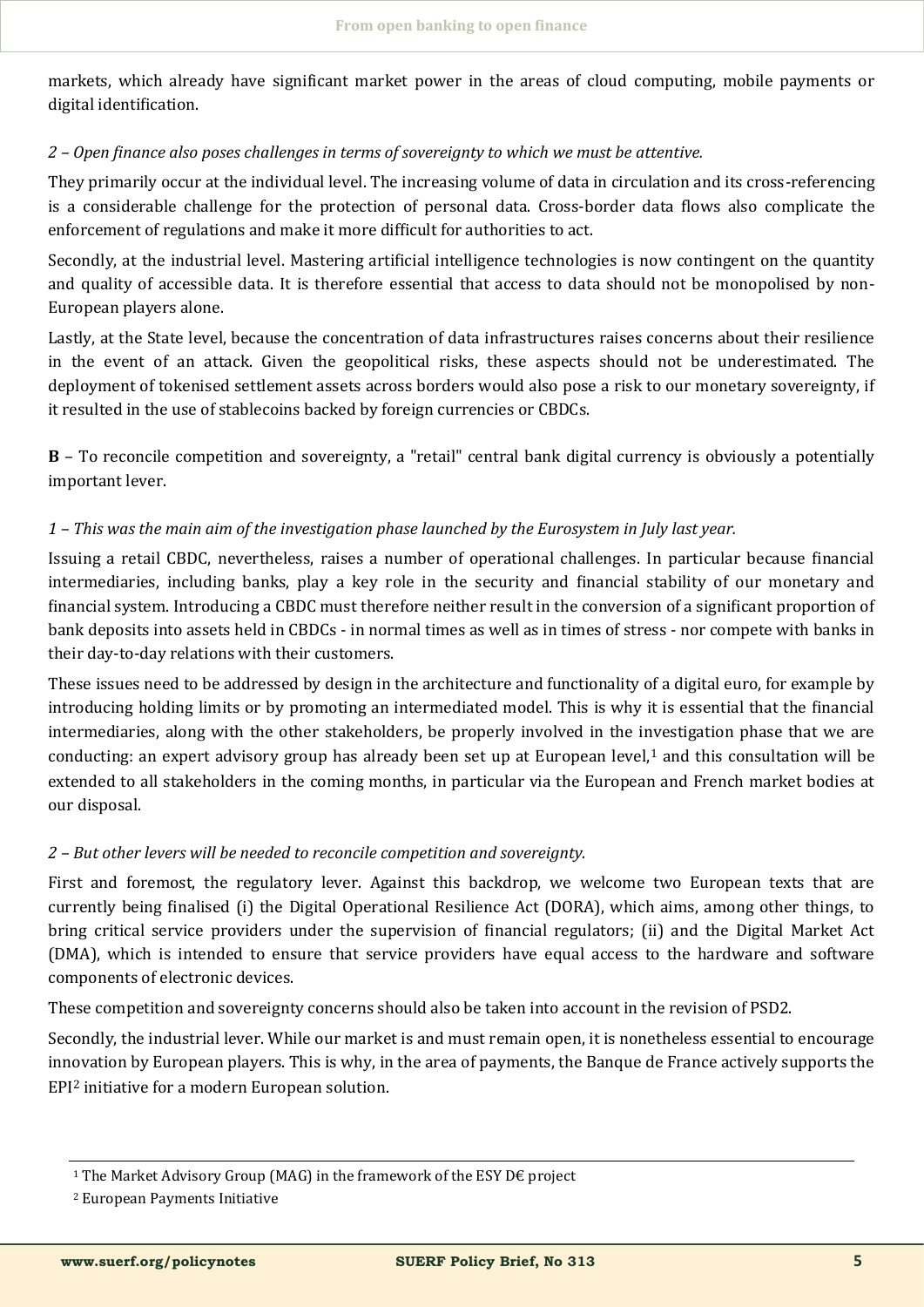**In conclusion**, we can see that the changes taking place in the financial sector offer the prospect of even more accessible, efficient and innovative financial services, while at the same time raising new challenges for both market participants and public authorities. I am convinced that the only way to meet these challenges is through a multi-faceted approach, with cooperation between public and private players. That is why the Banque de France is fully committed to promoting innovation within a framework of trust: first, at the level of the regulatory framework and as a supervisor, then by facilitating private initiatives and mobilising the market, and lastly, as a driver and player in innovation. ∎

#### **About the author**

*Denis Beau has been Deputy Governor of the Banque de France since 1 August 2017. He has also been appointed by the Governor to represent him as Chairman of the Autorité de contrôle prudentiel et de résolution (French Prudential Supervision and Resolution Authority – ACPR). He is a member of the college of the French Financial Markets Authority - AMF and of the Supervisory Board for the European Central Bank's Single Supervisory Mechanism. Denis Beau has also been appointed Chair of the Committee on Controlling (COMCO) of the ECB since 9 January 2018 and Chair of the Analytical Group on Vulnerabilities (AGV) of the FSB since March 2019. Born in 1962, he joined Banque de France in 1986 after graduating from l'Institut d'Etudes Politiques de Paris. He subsequently received a Master degree in Business Administration from INSEAD. His career path at the Banque de France led him to hold management positions in the Financial Markets, Payments and Market Infrastructures and Economics and International Relations departments. He was seconded to the New York Fed (1997-1998) and served at the BIS as secretary of the G10 Committee on Payment and Settlement Systems (2007-2008). He was a member of European and international committees dealing with monetary policy and financial stability issues and prudential regulation of banks (Euro Retail Payments Board, Committee on the Global Financial System, Basel Committee on Banking Supervision – co-chair of the Macroprudential Supervision Committee).*